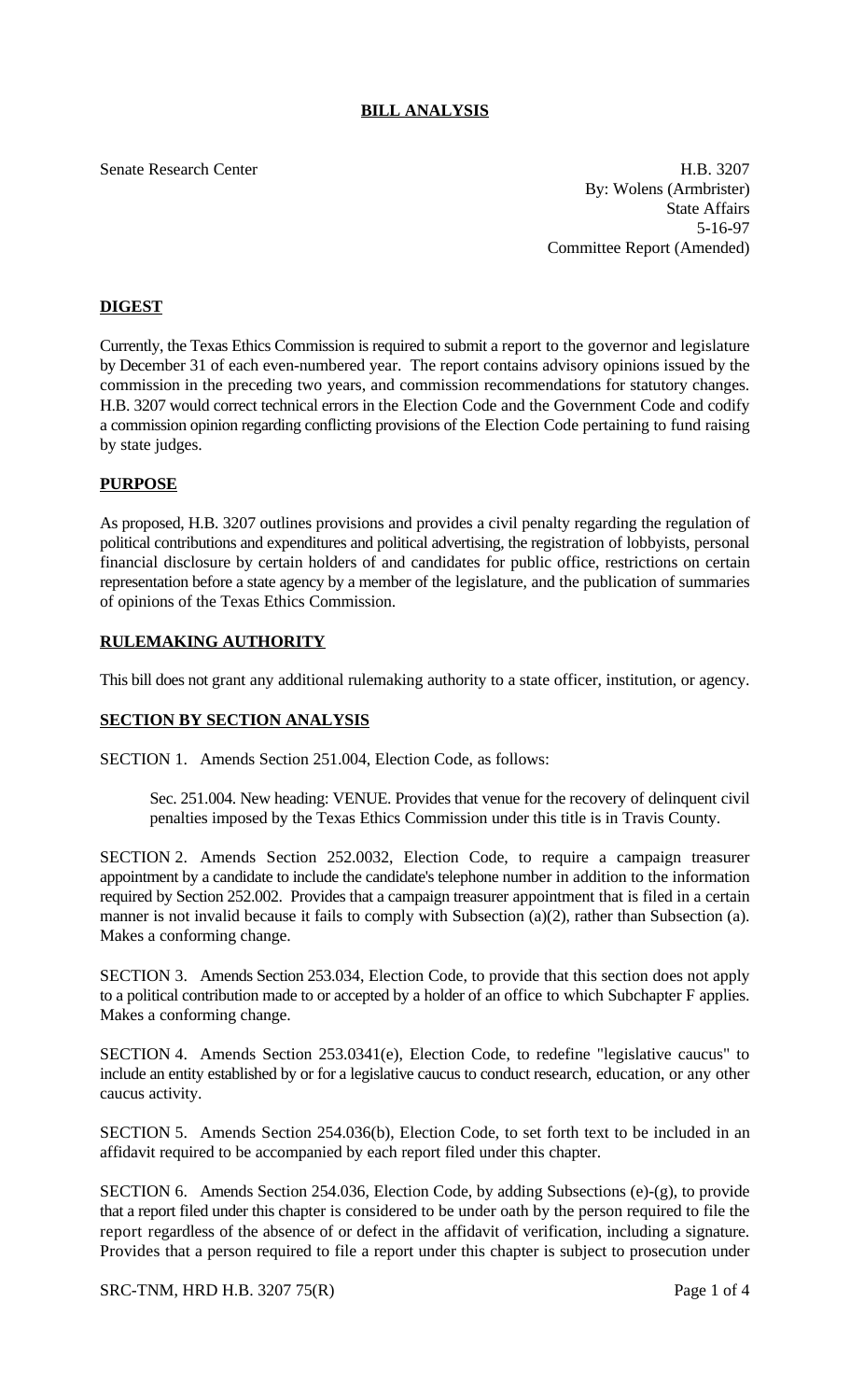Chapter 37, Penal Code, regardless of the absence of or defect in the affidavit of verification. Provides that this section applies to a report that is filed electronically or otherwise.

SECTION 7. Amends Section 254.040, Election Code, as follows:

Sec. 254.040. New heading: PRESERVATION OF REPORTS; RECORD OF INSPECTION. Requires the commission, each time a person requests to inspect a report, to place in the file a statement of the person's name and address, whom the person represents, and the date of the request. Requires the commission to retain that statement in the file for one year after the date the requested report is filed. Provides that this subsection does not apply to a request to inspect a report by a member or employee of the commission acting on official business, or an individual acting on the individual's own behalf.

SECTION 8. Amend Section 255.006, Election Code, to set forth instances in which a person commits an offense. Sets forth instances in which a person represents that a candidates hold a public office the candidate does not hold, for purposes of this section. Makes conforming changes.

SECTION 9. Amends Section 255.007, Election Code, to set forth a notice required to be written on each political advertising sign. Provides that it is an exception to the application of Subsection (b) that the political advertising sign was printed or made before the effective date of the amendment to this section made by H.B. 3207, Acts of the 75th Legislature, Regular Session, 1997, and complied with Subsection (a) as it existed immediately before that date. Makes a conforming change.

SECTION 10. Amends Section 305.005(f), Government Code, to set forth information the registration is required to contain.

SECTION 11. Amends Section 572.027(b), Government Code, to provide that if the deadline under which a candidate files an application for a place on the ballot falls after, rather than not later than, the 35th day before, rather than after, the date of, rather than on which, the election in which the candidate is running, the candidate shall file the statement not later than the 5th day before the date of that election.

SECTION 12. Amends Section 572.030(c), Government Code, to require the copies to be mailed not later than the 15th day after the applicable, rather than filing, deadline for filing an application for a place on the ballot or a declaration of write-in candidacy for candidates required to file under Section  $572.027(a)$ , (b), or (c).

SECTION 13. Amends Section 572.052(a), Government Code, to provide that a member of the legislature may not, for compensation, represent another person before a state agency in the executive branch of state government unless the member discloses to the agency that the member is being compensated for the representation.

SECTION 14. Amends Sections 2002.011 and 2002.012, Government Code, as follows:

Sec. 2002.011. TEXAS REGISTER. Sets forth information to be contained in the Texas register.

Sec. 2002.012. SUMMARIES OF OPINIONS AND REQUESTS FOR OPINIONS. Requires the Texas Ethics Commission, rather than the State Ethics Advisory Commission, to prepare and forward to the secretary of state, certain information.

SECTION 15. Amends Chapter 159A, Local Government Code, as follows:

Sec. 159.001. New heading: APPLICABILITY OF SUBCHAPTER. Provides that this subchapter applies to a county with a population of 50,000, rather than 500,000, or more.

Sec. 159.002. DEFINITIONS. Redefines "county or district officer."

Sec. 159.003. New heading: FINANCIAL STATEMENT REQUIRED. Redesignated from

SRC-TNM, HRD H.B. 3207 75(R) Page 2 of 4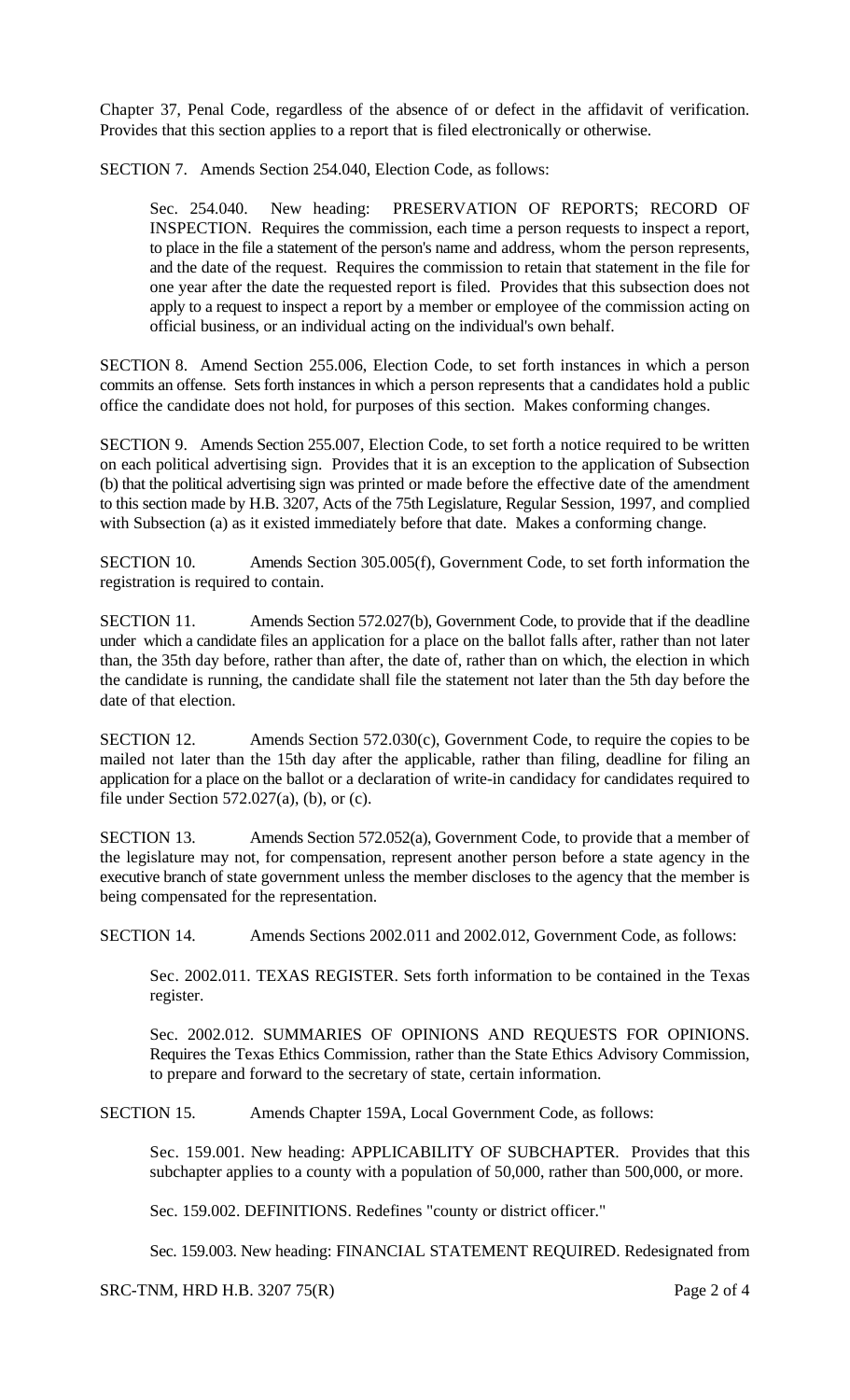existing Section 159.004. Deletes text regarding determination of substantial interest. Requires the statement to be filed with the county clerk, rather than auditor, of the county in which the officer or candidate resides; and to comply with Sections 572.022 and 572.023, Government Code, rather than filed on the form provided by the county auditor and verified. Deletes existing Sections 159.005-159.007, regarding contents of financial statement, reporting categories, and determination of dependent child.

Sec. 159.004. New heading: FILING DATES; TIMELINESS OF FILING. Redesignated from existing Section 159.008. Sets forth requirements and provisions and deletes text regarding filing dates and timeliness of filing. Deletes existing Section 159.009, regarding filing dates for candidates. Prohibits the county auditor or county clerk from granting an extension to a candidate for office as a county or district officer, rather than for a person required to file under this section.

Sec. 159.005. PREPARATION OF FORMS. Sets forth requirements and provisions regarding the preparation of forms to be used for filing the financial statement.

Sec. 159.006. DUPLICATE STATEMENTS. Redesignated from existing Section 159.010. Outlines provisions regarding duplicate financial statements.

Sec. 159.007. New heading: PUBLIC ACCESS TO STATEMENTS. Redesignated from existing Section 159.013. Deletes text regarding the filing of a financial statement. Provides that Subsection (b) does not apply to a request to see a financial statement by the county auditor or an employee of the county auditor who is acting on official business or the county clerk or an employee of the county clerk who is acting on official business; in a county that does not have a county auditor. Deletes existing Sections 159.011 and 159.012 regarding timeliness of filing and duties of the county auditor. Makes conforming changes.

Sec. 159.008. CRIMINAL PENALTY. Redesignated from existing Section 159.014. Provides that a county or district officer or candidate commits an offense if the officer or candidate knowingly fails to file a statement as required by this subchapter. Makes conforming changes.

Sec. 159.009. VENUE. Redesignated from existing Section 159.015.

Sec. 159.010. CIVIL PENALTY. Redesignated from existing section 159.016. Sets forth persons a person who determines that a person required to file a financial statement under this subchapter has failed to do so is authorized to notify in writing. Requires the county attorney, district attorney, criminal district attorney, or local administrative judge, rather than the county auditor, to determine whether the person to whom the notice relates has failed to file a statement, rather than required to be filed under this subchapter is late, on receipt of a written notice under Subsection (a). Requires the county auditor, district attorney, criminal district attorney, or district judge, rather than auditor, to mail by certified mail a notice of the determination to the person filing the statement, rather than to the county attorney or the district or criminal district attorney. Provides that if the person filing the statement fails to file the statement before the 30th day after the person receives the notice under Subsection (b), the person is liable to the county for an amount not to exceed \$1,000, rather than \$100. Authorizes the commissioners court to appoint an attorney to collect the penalty if the person filing the statement is the criminal district attorney. Deletes text prohibiting to county attorney or the district or criminal district attorney from initiating suit for the penalty until a certain date. Makes conforming changes.

SECTION 16. Amends Section 159.033, Local Government Code, to authorize the commissioners court of a county with a population of less than 125,000 to adopt, by order, a financial disclosure reporting system for the county auditor. Authorizes the commissioners court of a county with a population of 125,000 or more to adopt, by order, a financial disclosure reporting system. Authorizes the commissioners court to restrict the reporting requirement to certain persons if reporting is required under Subsection (b).